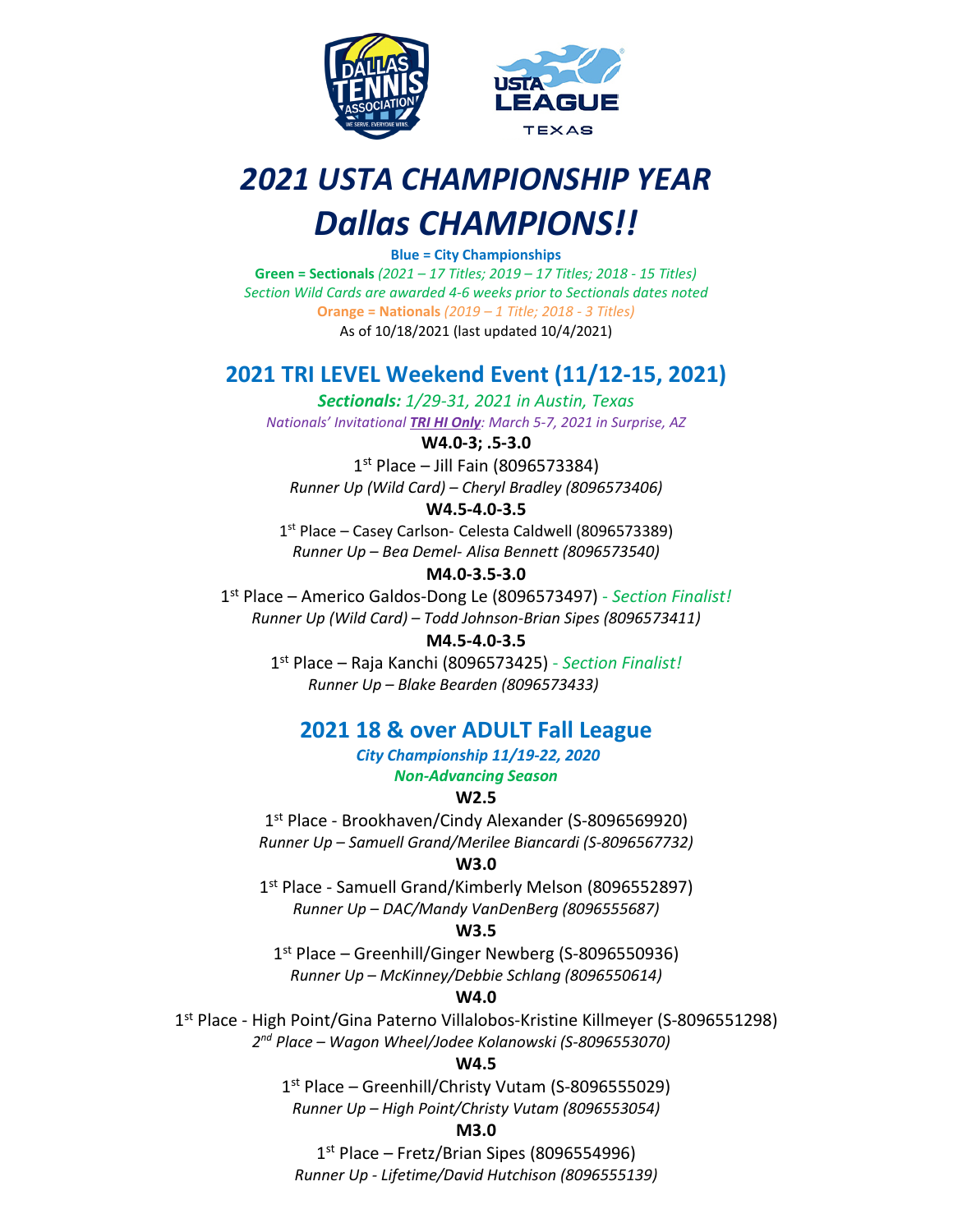# **M3.5**

1<sup>st</sup> Place – Royal Oaks/Beto Galvan (8096552918) *Runner Up - McKinney/Craig Fylling (8096550666)*

### **M4.0**

1<sup>st</sup> Place – Huffhines/Ed Ratcliffe (8096555106) *Runner Up – Oak Creek/Vijay Iyer-Cary Bazan (8096555007)*

### **M4.5**

 $1<sup>st</sup>$  Place – Oak Creek/Ken Sangren (8096553411) *Runner Up – Brookhaven/Larry Harllee (8096550768)*

### **M5.0+**

1<sup>st</sup> Place – Greenhill/Wil Saqueton (8096550826) *Runner Up – Greenhill/Jeff Ewing (8096551232)*

# **2021 55 & over ADULT League**

*City Championship W8.0 3/27-28, 2021; W7.0 4/10-11, 2021; M8.0 4/11/2021*

*Sectionals: 5/21-23, 2021 in Dallas, Texas*

*Nationals:1*0/15-17, 2021 NTRP 7.0 in Orlando, FL;10/22-24, 2021 NTRP 8.0 in Orlando, FL;10/29-31, 2021 NTRP 6.0 & 9.0 in Orlando, FL

**W6.0**

**1st Place – Oak Creek/Sherri Urias-Marcie Kolb (8096586940) – SECTION CHAMPIONS!!!**

**W7.0**

1st Place – High Point/Debbie Buchanan (8096584708)

*Runner Up – SpringPark/Mary Martinez (8096584376)*

#### **W8.0**

**1st Place – Greenhill/Trish Chandler (8096583972) – SECTION CHAMPIONS!!!**

*Runner Up – High Point/Becky Griffith (8096584395)*

**W9.0**

**1st Place – Greenhill/Cynthia Johnson (8096584829) – SECTION CHAMPIONS!!!**

*Runner Up – Greenhill/Lynn Mangus (8096584711)*

**M7.0**

1st Place – Fretz/Rene Alzuro (8096584559)

**Runner Up (Wild Card) - McKinney/Brad Mitchell (8096585508) – SECTION CHAMPIONS!!!**

**M8.0**

1st Place - LifeTime/Beckner (8096584035) – *Section Semifinalist!*

*Runner Up (Wild Card) – T bar M/Art Anderson (8096584043)*

**M9.0**

1st Place – Fretz/Tridib Goswami (8096583970) – *Section Runner Up! Runner Up - Greenhill/Mark Sweeney (8096583941)*

# **2021 40 & over ADULT League**

*City Championship 4/15-18, 2021*

*Sectionals: 8/27-29, 2021 in Houston, TX*

*Nationals: 10/8-10, 2021 NTRP 4.0 in Oklahoma City, OK; 10/15-17; 2021 NTRP 3.5 in Oklahoma City, OK; NTRP 4.5 in Scottsdale, AZ; 10/22-24, 2021 NTRP 3.0 in Surprise, AZ*

*Nationals Invitational - 9/23-26, 2021 NTRP OPEN in Las Vegas, NV*

**W3.0**

1st Place – Dallas Athletic Club/Mandy VanDenBerg (8096582917) *– Section Semifinalist!*

*Runner Up (Wild Card) – Fretz Tennis Center/Britt Beene-Dorothy Buechel (8096583732) – Section Semifinalist!*

**W3.5**

**1st Place – Springpark Sports Club/Michelle Coates-C. Bradley (8096583441) – SECTION CHAMPIONS!!!** *(5th Place Nationals)*

*Runner Up (Wild Card) –Lakes Tennis Academy/Jill Fain- Carrie Devries (8096585016)*

**W4.0**

1st Place – Oak Creek Tennis Center/Casey Carlson (S-8096583431) *– Section Semifinalist!*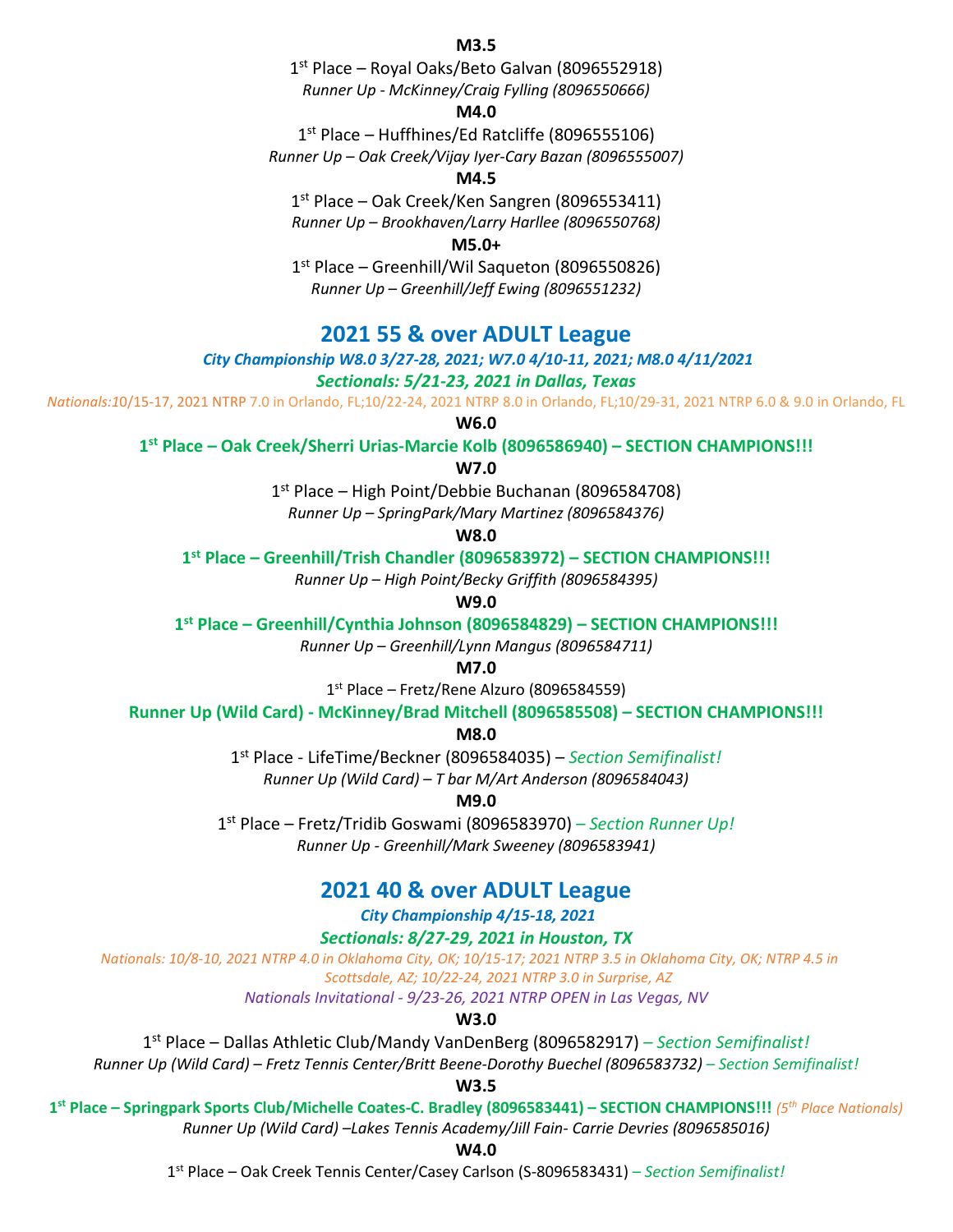**Runner Up (WC) – Greenhill TC/Lynn Hord-Emily Chapman (S-8096582986) – SECTION CHAMPIONS!!!** *(3rd Place Nationals)*

**W4.5**

#### **1st Place – Life Time Athletic Plano/Xilu Zhao (8096584108) – SECTION CHAMPIONS!**

*Runner Up – Greenhill Tennis Center/Val Weidlich (S-8096583515)*

**M3.0**

1st Place – Fretz Tennis Center/Brian Sipes-Eugene Yeoh (8096583277) *– Section Runner Up! Runner Up - Life Time Athletic Plano/David Hutchison (8096588308)*

**M3.5**

1st Place – Fretz Tennis Center/Safwan Hallab-Todd Johnson (8096583730) *Runner Up – McKinney Tennis Center/Dong Le (8096585476)*

#### **M4.0**

1st Place – McKinney Tennis Center/Dong Le (8096584140) *– Section Finalist! Runner Up – Lakes Tennis Academy/John Freshwater (8096583773)*

### **M4.5**

1st Place – Greenhill Tennis Center/Mark Sweeney (8096583075) *– Section Finalist! Runner Up (Wild Card)– High Point Tennis Center/Blake Bearden (8096583153)*

### **M OPEN**

1<sup>st</sup> Place – Gleneagles Country Club/Chris Collins (8096584909) *Runner Up – Brookhaven Country Club/Dave Ware (8096584898)*

# **2021 40 & over MIXIN' IT UP Weekend Event (4/22-25, 2021)**

### *Sectionals: 6/4-6, 2021 in Austin, TX*

*Nationals: 11/12-14, 2021 NTRP 7.0 & 8.0 in Surprise, AZ; NTRP 6.0 & 9.0 in Orlando, FL*

**X6.0**

#### **1st Place – Brian Sipes (8096611617) – SECTION CHAMPIONS!!!**

*Runner Up – Rene Alzuro (8096611649)*

**X7.0**

**1st Place – Rene Alzuro (8096611650) – SECTION CHAMPIONS!!!**

*Runner Up (Wild Card) –Tony Le (8096612063) - Section Finalist!*

**X8.0**

 $1<sup>st</sup>$  Place – Raja Kanchi (8096611624)

*Runner Up – Keasha Behrman (8096619640)*

#### **X9.0**

1st Place – Lynh Pham (8096616733) – *Section Runner Up! Runner Up – Mrinal Das (8096618957)*

## **2021 65 & over ADULT League**

### *Sectionals: 11/12-14, 2021 in New Braunsfels, TX*

*Nationals Invitational – TBD, No Information Available*

#### **W6.0**

No Local League Play – Dallas/Gerry O'Brien (8096607188)

### **W7.0**

1<sup>st</sup> Place – Springpark/Mary Martinez (8096598194)

*Runner Up - LB Houston/Peggy Brasko (8096597222)*

### **W8.0**

1st Place – Greenhill/Nidia Bridges (8096576858) *Runner Up – High Point/Jane Morrill (8096597455)*

#### **M6.0**

No Local League Play - Dallas/Larry Parnell-Ross Montelbano (8096662937)

#### **M7.0**

1<sup>st</sup> Place – SpringPark/David Frame (8096598422)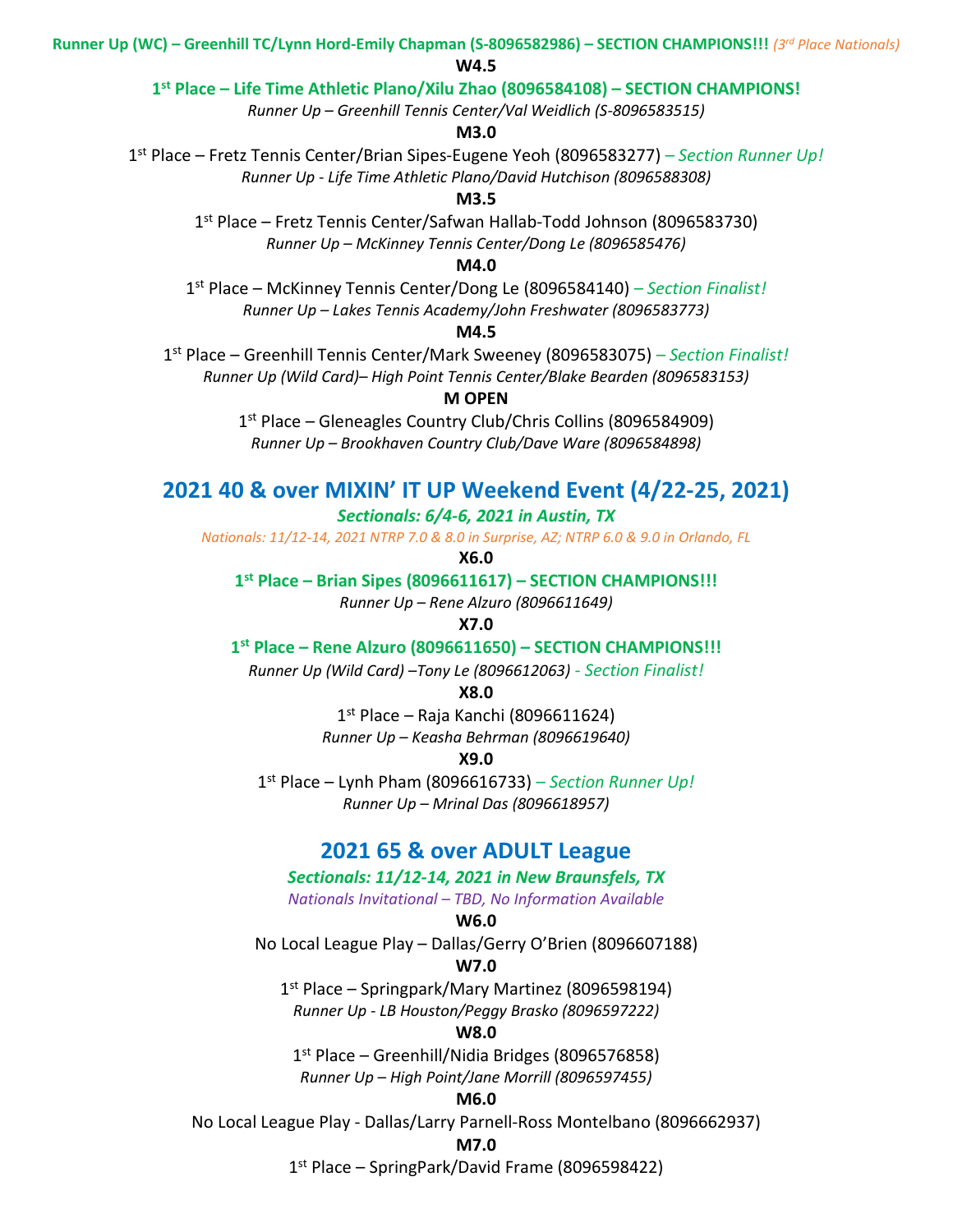**M8.0**

 $1<sup>st</sup>$  Place – Lifetime/Steve Kemp (8096597444) *Runner Up – LifeTime 2/Steve Kemp (8096612015)*

# **2021 18 & over ADULT Spring Summer League**

*Thursday League Play Offs – 7/8-9, 2021 Saturday League Play Offs – 7/9-11, 2021 CITY CHAMPIONSHIP 7/16-18, 2021*

*Sectionals (NTRP 2.5, 3.5, 4.5, 5.5 and Open): 7/30/8/1, 2021 in Dallas, TX*

*Sectionals (NTRP W. LONE STAR, 3.0, 4.0 and 5.0): 8/6-8, 2021 in Richardson, TX* 

*Nationals: 10/1-3, 2021 NTRP 3.0 in Oklahoma City, OK, NTRP 3.5 in Surprise, AZ, NTRP 5.0 in Phoenix, AZ; 10/8-10, 2021 NTRP W2.5 in Scottsdale, AZ, NTRP 4.5 in Surprise, AZ; 10/15-17, 2021 NTRP 4.0 in Surprise, AZ*

### **W. LONE STAR**

1<sup>st</sup> Place - LW/Mary Glenn (8096635716)

*Runner Up (Wild Card) – High Point/Jo Alamares (8096630236) - Section Finalist!*

**W2.5**

1st Place - DAC/Lindsey Starnes (8096611466) *- Section Runner Up!*

*Runner Up – Samuell Grand/Angelina Kilcullen (8096613460)*

**W3.0**

**1st Place – DCC/Allan Graham (8096609612) – SECTION CHAMPIONS!!!**

*Runner Up (Wild Card) – McKinney/Michelle Owens (S-8096611476) - Section Finalist!*

**W3.5**

**1st Place – LifeTime/Ashli Urano (8096609700) – SECTION CHAMPIONS!!!** *(5th Place Nationals)*

*Runner Up (Wild Card) – Greenhill/Ginger Newberg (S-8096609694) - Section Semifinalist!*

**W4.0**

1st Place - High Point/Gina Villalobos-Kristine Killmeyer (S-8096609699) *Runner Up (Wild Card) – Colleyville Park/Jennifer Coffindafer (8096610740)*

**W4.5**

**1st Place – Greenhill/Kelly Pearson (8096612007) – SECTION CHAMPIONS!!!** *(7th Place Nationals)*

*Runner Up – LifeTime/Xilu Zhao-Maggie Barton (8096610537)*

**W5.0**

1<sup>st</sup> Place – LB Houston/Julie Schiller (S-8096611513)

**M3.0**

**1st Place – Fretz/Eugene Yeoh-Brian Sipes (8096606422) – SECTION CHAMPIONS!!!** *(7th Place Nationals) Runner Up - LifeTime/David Hutchison (8096606580)*

**M3.5**

1st Place – Huffhines/Eugene Yeoh-Jeffrey Yarbrough (8096603052) *- Section Finalist! Runner Up (Wild Card) - Oak Creek/Chihwei Wang (8096605165)* – *Section Semifinalist!*

#### **M4.0**

1<sup>st</sup> Place – McKinney Blue/Dong Le (8096605964) *Runner Up (Wild Card) – Huffhines/Ed Ratcliffe (8096605323)*

**M4.5**

1st Place – Greenhill/Raja Kanchi (8096602058) – *Section Semifinalist! Runner Up – Huffhines/Michael Reiman (8096602736)*

**M5.0**

**1st Place – Cooper/Andre Vahdat-Carlos Arbiza (8096610057) – SECTION CHAMPIONS!!!**

*Runner Up – Oak Creek/Joe Sopko (8096605324)*

**M. OPEN**

**No Local League Play - Dallas/Cameron Nash (8096639906) – SECTION CHAMPIONS!!!**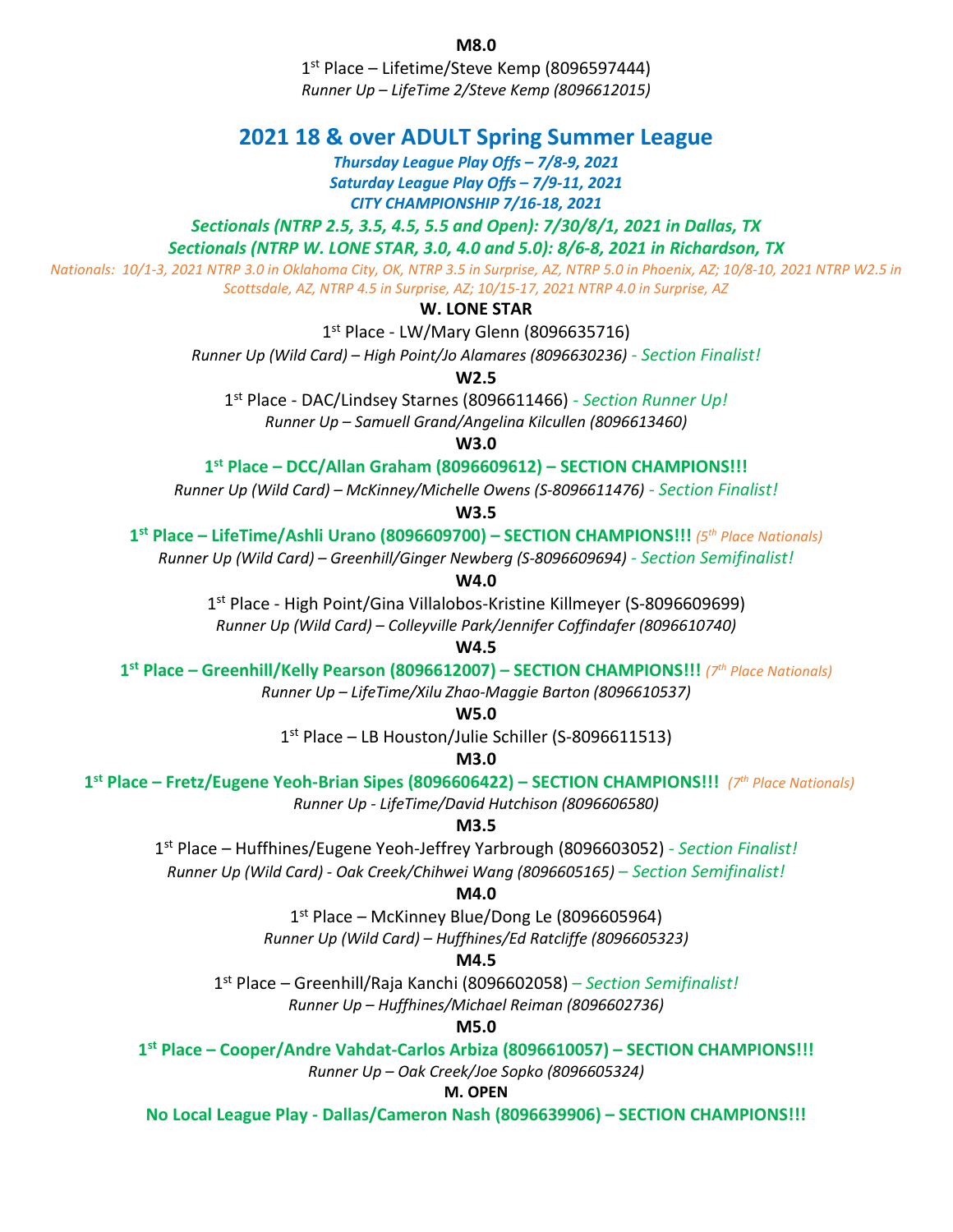# **2021 18 & over MIXED League**

### *CITY CHAMPIONSHIP 8/15/2021 (X7.0 and X8.0 only) Sectionals: 9/17-19, 2021 in Abilene, TX*

*Nationals: 10/29-31, 2021 NTRP 6.0, 8.0 & 10.0 in Surprise, AZ; 11/5-7, 2021 NTRP 7.0 & 9.0 in Surprise, AZ*

#### **X6.0**

#### **1st Place – Fretz/Brian Sipes (8096626593) – SECTION CHAMPIONS!!!**

#### **X7.0**

1st Place – Springpark/Michelle Coates (8096624739) *- Section Finalist! Runner Up (Wild Card) – Canyon Creek/Dawn Cotter (8096616274)*

#### **X8.0**

 $1<sup>st</sup>$  Place – Greenhill/Tara Murphy (8096622666) *Runner Up – Oak Creek/Jack Chang (8096622670)*

#### **X9.0**

 $1<sup>st</sup>$  Place – Greenhill/Tara Murphy (8096622667)

**X10.0**

 $1<sup>st</sup>$  Place – Fretz/Andrie Meiring (8096625159)

# **2021 COMBO DOUBLES Weekend Event**

#### *8/19-22, 2021*

*Sectionals 10/15-17, 2021 in Corpus Christi, TX*

#### **W6.5**

 $1<sup>st</sup>$  Place – Cheryl Bradley (8096643975) *Runner Up (Advancing in place of Bradley) – Gerry O'Brien (8096647369)* **Wild Card - Cathy Dawson (8096645488) – SECTION CHAMPIONS!!!**

**W7.5**

 $1<sup>st</sup>$  Place – Ana O'Rielly (8096645150)

*Runner Up (Advancing in place of O'Rielly) – Kathy Wise (8096645485)*

**W8.5**

 $1<sup>st</sup>$  Place – Martha Davis (8096643660) *Runner Up – Maki Berman (8096645489)*

#### **M6.5**

 $1<sup>st</sup>$  Place – Eugene Yeoh M6.5 (8096643675) *Runner Up (Advancing in place of Yeoh) - Ed Gardner (8096647573)*

#### **M7.5**

1<sup>st</sup> Place - Calvin McDonald/Le-Federer (8096643424) *Runner Up (Advancing in place of McDonald) - Chihwei Wang (8096647575)*

#### **M8.5**

 $1<sup>st</sup>$  Place - Raja Kanchi (8096643546) *Runner Up – Hai Nguyen/Le-Sampras (8096643418)*

### **M9.5**

No Local League Play – Dallas/Raja Kanchi (8096643674) *– Section Runner Up!*

# **2021 SUMMER SLAM**

*GRAND SLAM 8/24-25, 2021*

*Non-Advancing Season*

### **W3.0**

 $1<sup>st</sup>$  Place – Rachel Garza (S-8096641647) *Runner Up– Donna Legault (8096641229)*

#### **W3.5**

1st Place – Katherine Smith/Yvette Freeman (8096643977) *Runner Up – Mary Cavey (8096640338)*